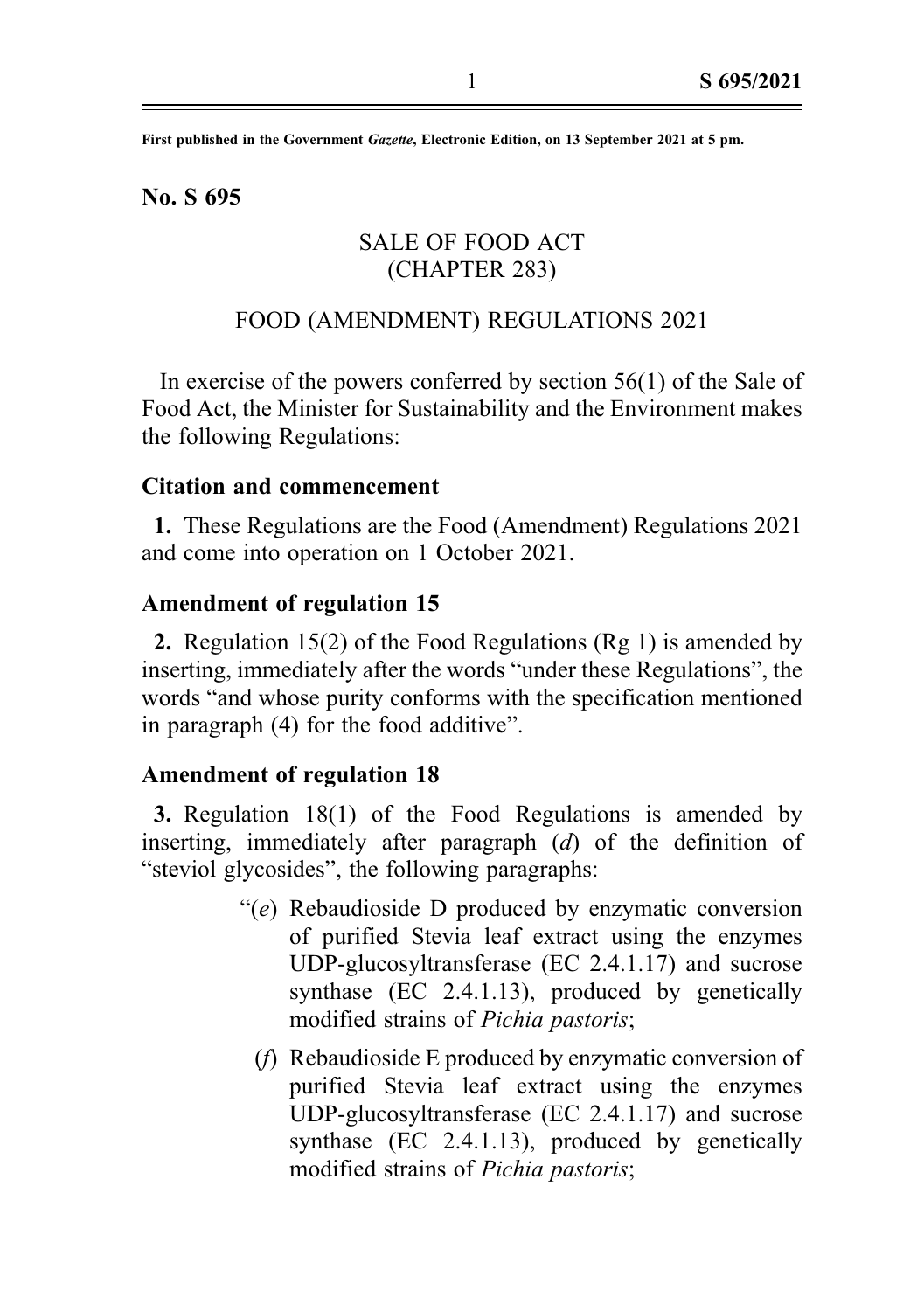(g) Rebaudioside AM produced by enzymatic conversion of stevioside extracted from Stevia leaf using the enzymes UDP-glucosyltransferase (EC 2.4.1.17) and sucrose synthase (EC 2.4.1.13), produced by genetically modified strains of Escherichia coli K-12 W311;".

### Amendment of regulation 31

- 4. Regulation 31 of the Food Regulations is amended
	- (a) by deleting the word "or" at the end of sub-paragraph  $(b)$  of paragraph (3), and by inserting immediately thereafter the following sub-paragraph:

"(ba) any salt containing mercury in excess of 0.1 ppm; or"; and

(b) by deleting the words "cocoa or cocoa products" in paragraph (5) and substituting the words "cocoa, cocoa products or salt".

# Amendment of regulation 55

5. Regulation 55 of the Food Regulations is amended by inserting, immediately after paragraph (4), the following paragraph:

"(4A) Instant noodles may contain sodium polyacrylate in an amount not exceeding 2000 ppm.".

#### Amendment of regulation 252

6. Regulation 252(6) of the Food Regulations is amended by deleting the full-stop at the end of sub-paragraph  $(h)$  and substituting a semi-colon, and by inserting immediately thereafter the following sub-paragraphs:

- " $(i)$  2'-fucosyllactose/difucosyllactose mixture that contains at least 75% (w/w) 2'-fucosyllactose and  $5\%$  (w/w) difucosyllactose, and that is —
	- (i) in the case of infant formula for an infant of or below 6 months of age — in an amount not exceeding 160 mg per 100 ml; or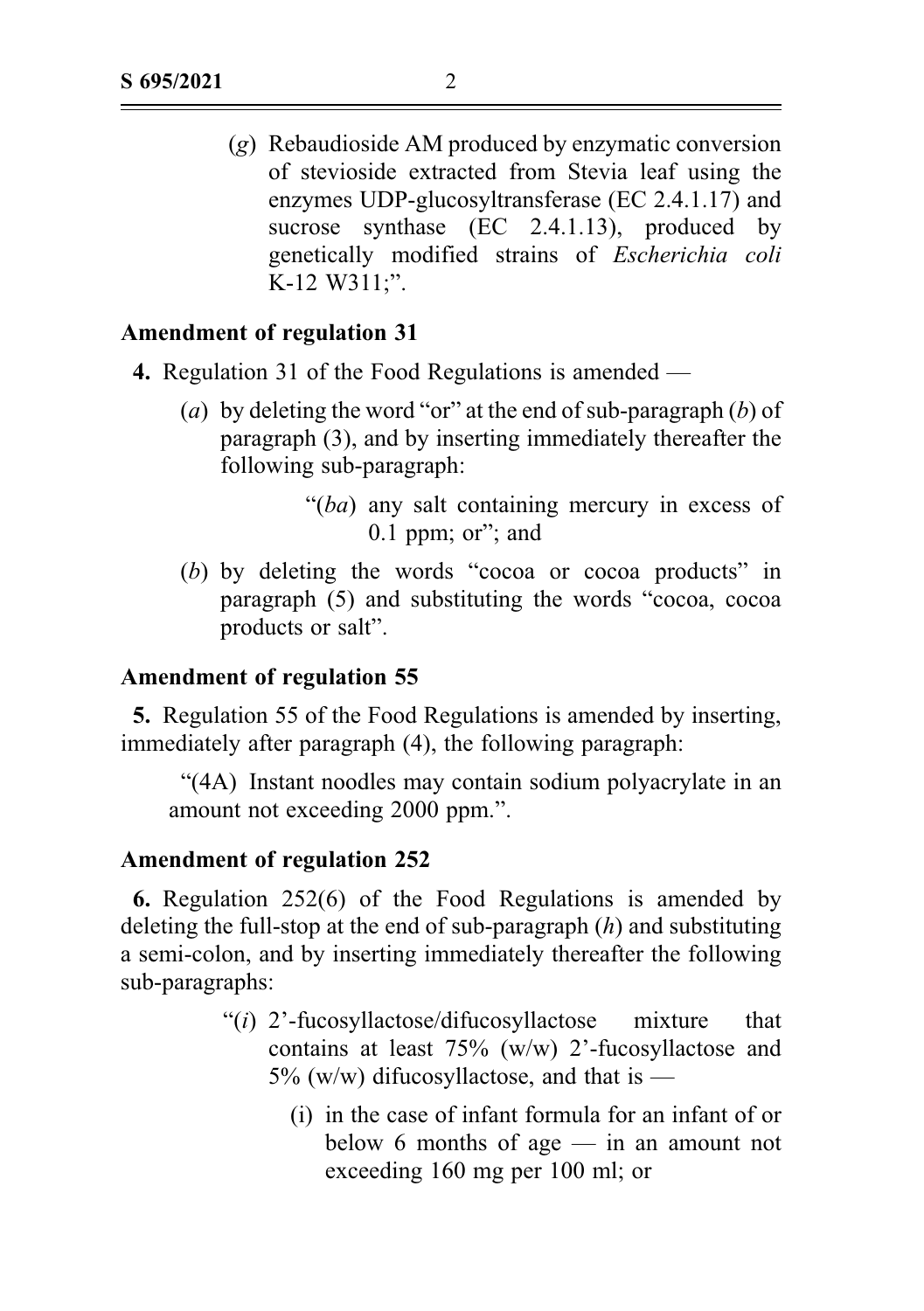- (ii) in the case of infant formula for an infant above the age of 6 months but not more than 12 months of age — in an amount not exceeding 120 mg per 100 ml;
- (*i*) Lacto-N-tetraose that is
	- (i) in the case of infant formula for an infant of or below 6 months of age — in an amount not exceeding 80 mg per 100 ml; or
	- (ii) in the case of infant formula for an infant above the age of 6 months but not more than 12 months of age — in an amount not exceeding 60 mg per 100 ml.".

# Amendment of Part I of Fourth Schedule

7. Part I of the Fourth Schedule to the Food Regulations is amended by inserting, corresponding to the item "Desserts, fruit based, milk and cream", the following entries in the appropriate columns as shown:

| 66    |                                    |       |       |    |
|-------|------------------------------------|-------|-------|----|
| cream | Desserts, fruit<br>based, milk and | 1,000 | 1,000 | 52 |

#### Amendment of Part 1 of Eighth Schedule

8. Part 1 of the Eighth Schedule to the Food Regulations is amended by inserting, immediately below the item "Sucrose esters of fatty acids", the following item:

"Sucrose oligoesters, type I and type II;".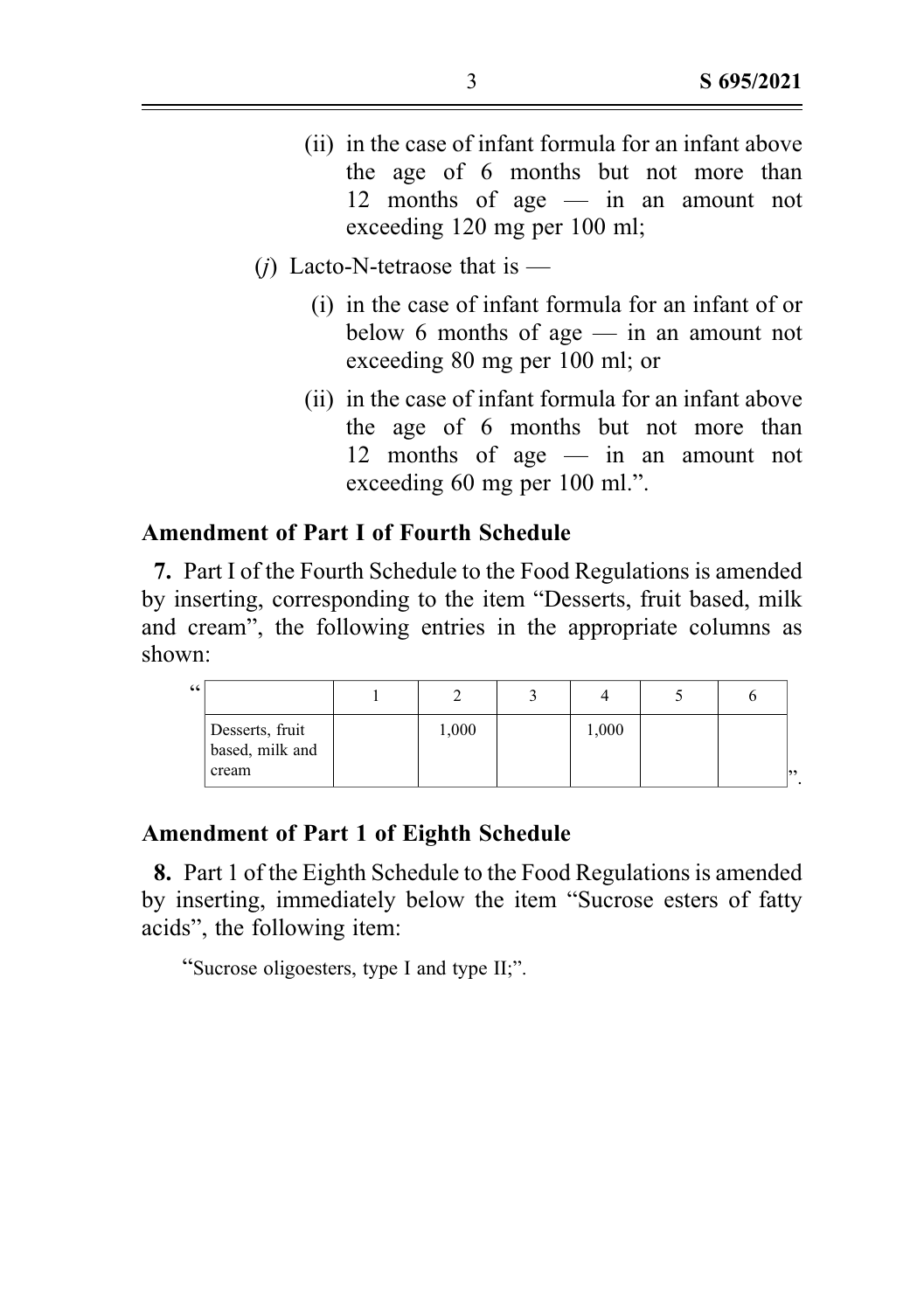# Amendment of Tenth Schedule

9. The Tenth Schedule to the Food Regulations is amended by inserting, immediately after item  $(13)$  of sub-paragraph  $(b)$ , the following item:

| $\cdot$ (13A) Fat spreads and | 0.1 | $0.04$ ". |
|-------------------------------|-----|-----------|
| blended spreads               |     |           |

### Amendment of Thirteenth Schedule

10. The Thirteenth Schedule to the Food Regulations is amended —

(a) by inserting, immediately below the item "Fermented vegetable and seaweed products, excluding fermented soybean products", the following item and its corresponding entry in the appropriate column as shown:

| 66 |                                         |  |  |     |    |
|----|-----------------------------------------|--|--|-----|----|
|    | Vegetable, nut<br>and seed pulps<br>and |  |  | 330 |    |
|    | preparations                            |  |  |     | ". |

(b) by inserting, corresponding to the item "Cocoa-based spreads, including fillings", the following entry in the appropriate column as shown:

| 66 |                                                  |  |  |     |    |
|----|--------------------------------------------------|--|--|-----|----|
|    | Cocoa-based<br>spreads,<br>including<br>fillings |  |  | 330 | ". |

(c) by inserting, corresponding to the item "Bread and bakery products, and mixes for these products", the following entry in the appropriate column as shown: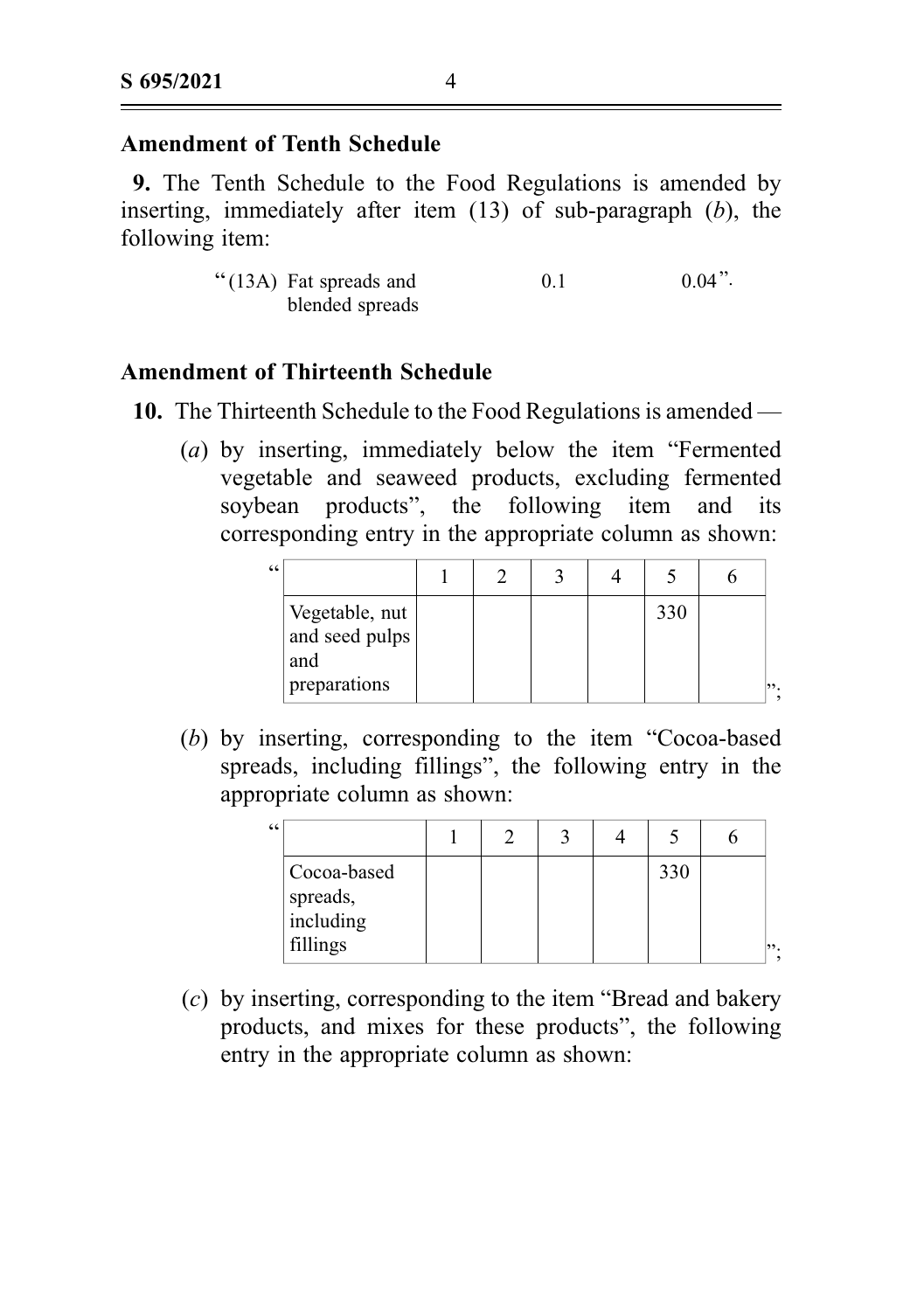| " |                                                                     |  |  |     |    |
|---|---------------------------------------------------------------------|--|--|-----|----|
|   | Bread and<br>bakery<br>products, and<br>mixes for<br>these products |  |  | 160 | ". |

(d) by inserting, corresponding to the item "Flour confectionery products and mixes for these products (applicable to products for special nutritional use only)", the following entry in the appropriate column as shown:

| $\epsilon$ |                 | 2 | 3 |     |  |
|------------|-----------------|---|---|-----|--|
|            | Flour           |   |   | 330 |  |
|            | confectionery   |   |   |     |  |
|            | products and    |   |   |     |  |
|            | mixes for these |   |   |     |  |
|            | products        |   |   |     |  |
|            | (applicable to  |   |   |     |  |
|            | products for    |   |   |     |  |
|            | special         |   |   |     |  |
|            | nutritional use |   |   |     |  |
|            | only)           |   |   |     |  |

(e) by inserting, immediately above the item "Semi-preserved fish and fish products, including molluscs, crustaceans and echinoderms (applicable to sweet and sour products only)", the following item and its corresponding entry in the appropriate column as shown:

| " |                                                         |  |  |          |      |
|---|---------------------------------------------------------|--|--|----------|------|
|   | Semi-preserved<br>caviar and other<br>fish roe products |  |  | $\alpha$ | 199. |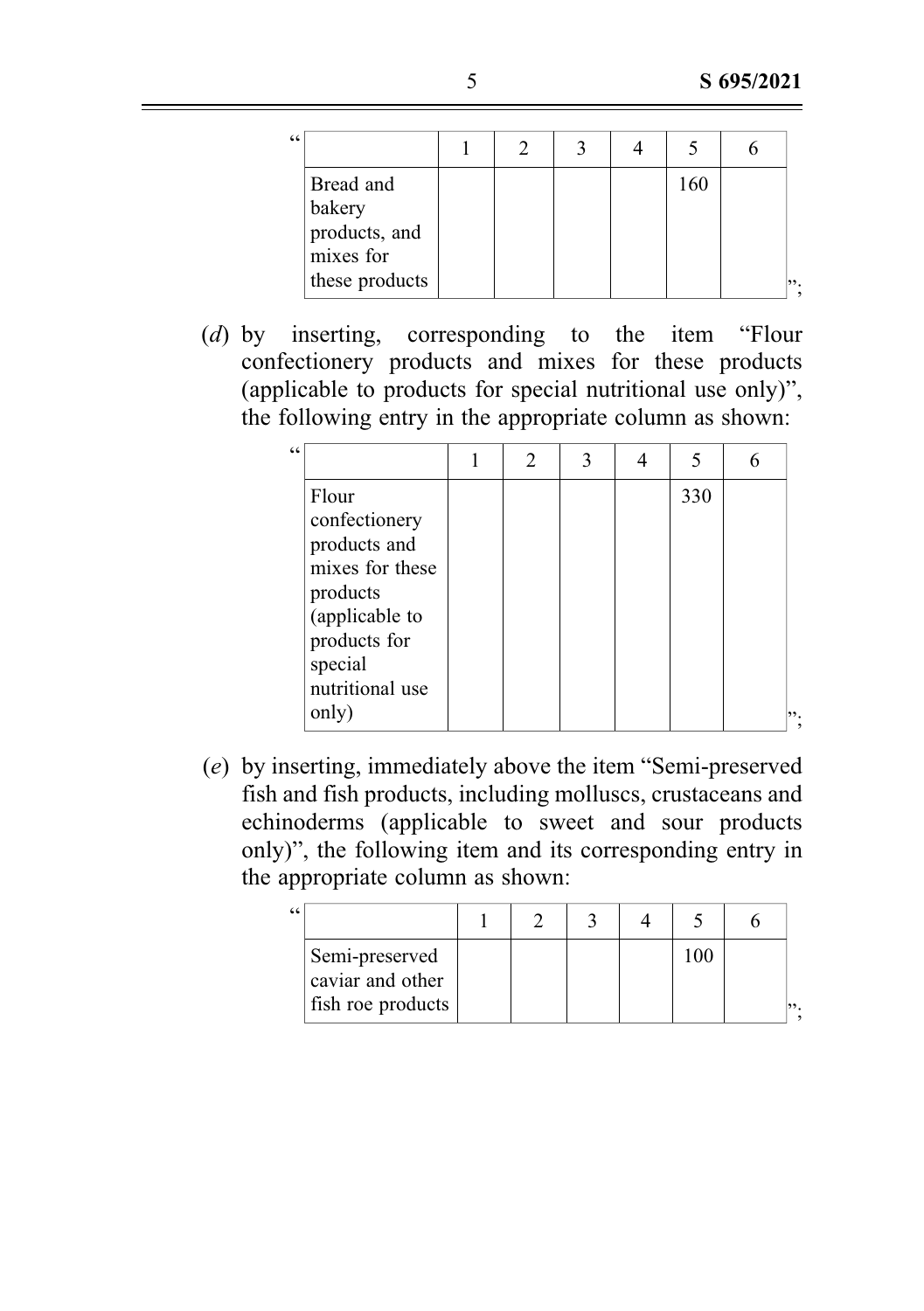(f) by inserting, corresponding to the item "Semi-preserved fish and fish products, including molluscs, crustaceans and echinoderms (applicable to sweet and sour products only)", the following entry in the appropriate column as shown:

| 66 |                                  | 2 | 3 | 5   | 6 |
|----|----------------------------------|---|---|-----|---|
|    | Semi-preserved                   |   |   | 100 |   |
|    | fish and fish<br>products,       |   |   |     |   |
|    | including                        |   |   |     |   |
|    | molluscs,<br>crustaceans and     |   |   |     |   |
|    | echinoderms                      |   |   |     |   |
|    | (applicable to<br>sweet and sour |   |   |     |   |
|    | products only)                   |   |   |     |   |

(g) by inserting, corresponding to the item "Fully preserved, including canned or fermented fish and fish products, including molluscs, crustaceans and echinoderms (applicable to sweet and sour products only)", the following entry in the appropriate column as shown:

|                   |                                    | 2 | 3 | 4 | 5   | 6  |
|-------------------|------------------------------------|---|---|---|-----|----|
| Fully preserved,  |                                    |   |   |   | 100 |    |
|                   |                                    |   |   |   |     |    |
| or fermented fish |                                    |   |   |   |     |    |
| and fish          |                                    |   |   |   |     |    |
| products,         |                                    |   |   |   |     |    |
| including         |                                    |   |   |   |     |    |
| molluscs,         |                                    |   |   |   |     |    |
| crustaceans and   |                                    |   |   |   |     |    |
| echinoderms       |                                    |   |   |   |     |    |
|                   |                                    |   |   |   |     |    |
| sweet and sour    |                                    |   |   |   |     |    |
| products only)    |                                    |   |   |   |     | ". |
|                   | including canned<br>(applicable to |   |   |   |     |    |